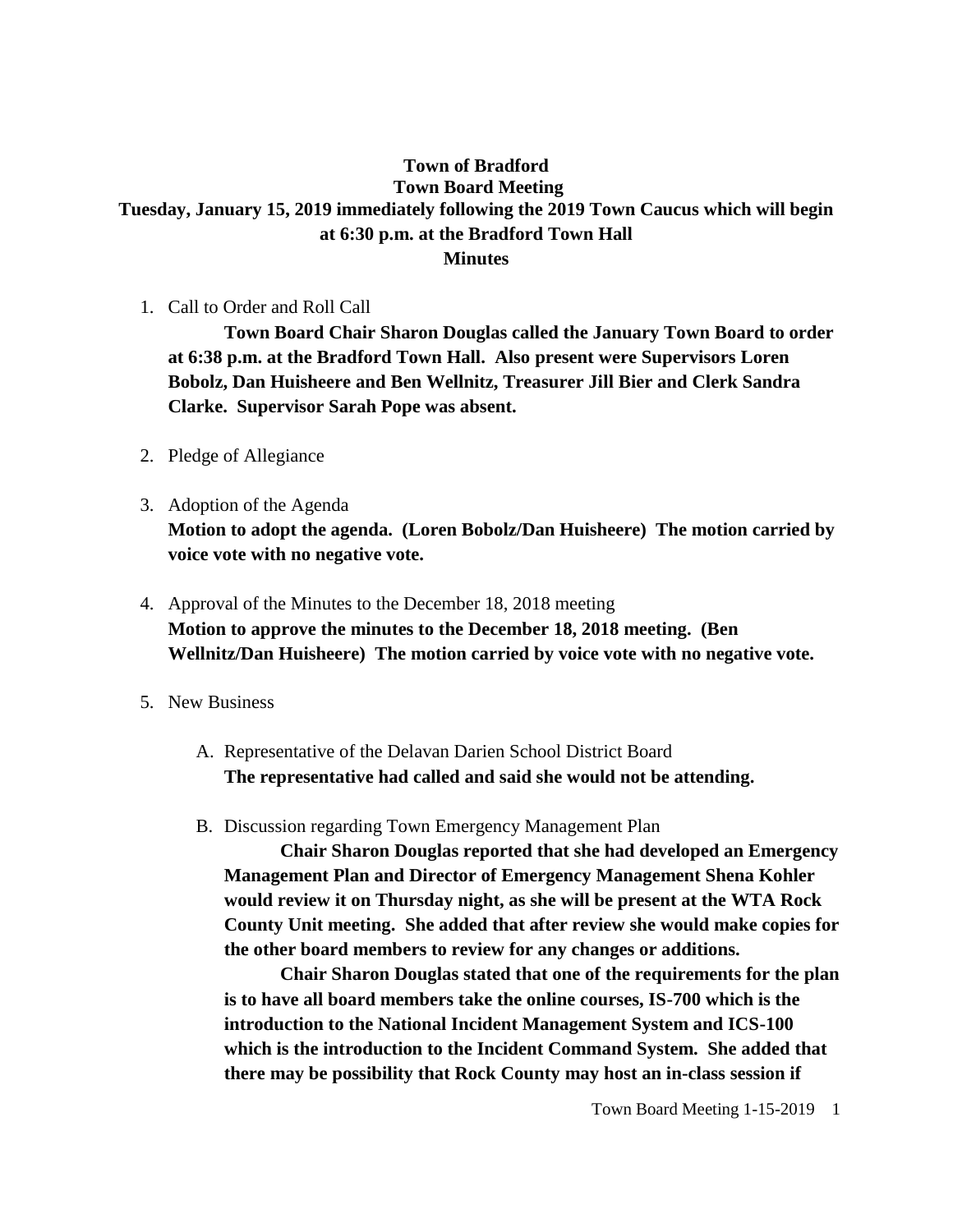**enough people are interested. Sharon Douglas told the board members that she would give an update next month on how to proceed with the on-line classes which are free and have an exam to take after each course.**

C. Discussion regarding hosting WTA Rock County Unit meeting on Thursday, January 17, 2019 at the Town Hall

**Chair Sharon Douglas reported that she and Sandra Clarke had purchased supplies for hosting the WTA Rock County Unit meeting on Thursday night. Jill Bier was making barbeque, there would be ham for sandwiches and she had ordered potato salad. The board members were making desserts.**

D. Discussion and action on 2019 Recycling Contract

The clerk reported that Lentells Disposal will furnish the recycling dropoff for the same amount of \$4800.00 as last year and a contract had been drawn up.

**Motion to approve the recycling contract for Lentell's Disposal for \$4800.00. (Dan Huisheere/Loren Bobolz) The motion carried by voice vote with no negative vote.**

E. Discussion and action on revised Recycling Ordinance

Chair Sharon Douglas stated that the recycling ordinance had been revised according to the DNR sample recycling ordinance and included the definition for glass, a requirement for all haulers in the Town to report the actual or estimated amounts of material picked up in the Town to the Town Clerk by February  $15<sup>th</sup>$  of the following year and the higher fees as required in the sample ordinance. **Motion to adopt the revised Recycling Ordinance No. 49-2019. (Loren Bobolz/Ben Wellnitz) The motion carried by voice vote with no negative vote.**

F. Discussion and action on approval of Perkins Land Division Ordinance amendment

**Motion to approve the zoning ordinance amendment, Ordinance No. 48-2019 for the Perkins land division and rezoning previously approved. (Dan Huisheere/Ben Wellnitz) The motion carried by voice vote with no negative vote.** 

G. Discussion and action on approval of a road agreement for Art Fish parcel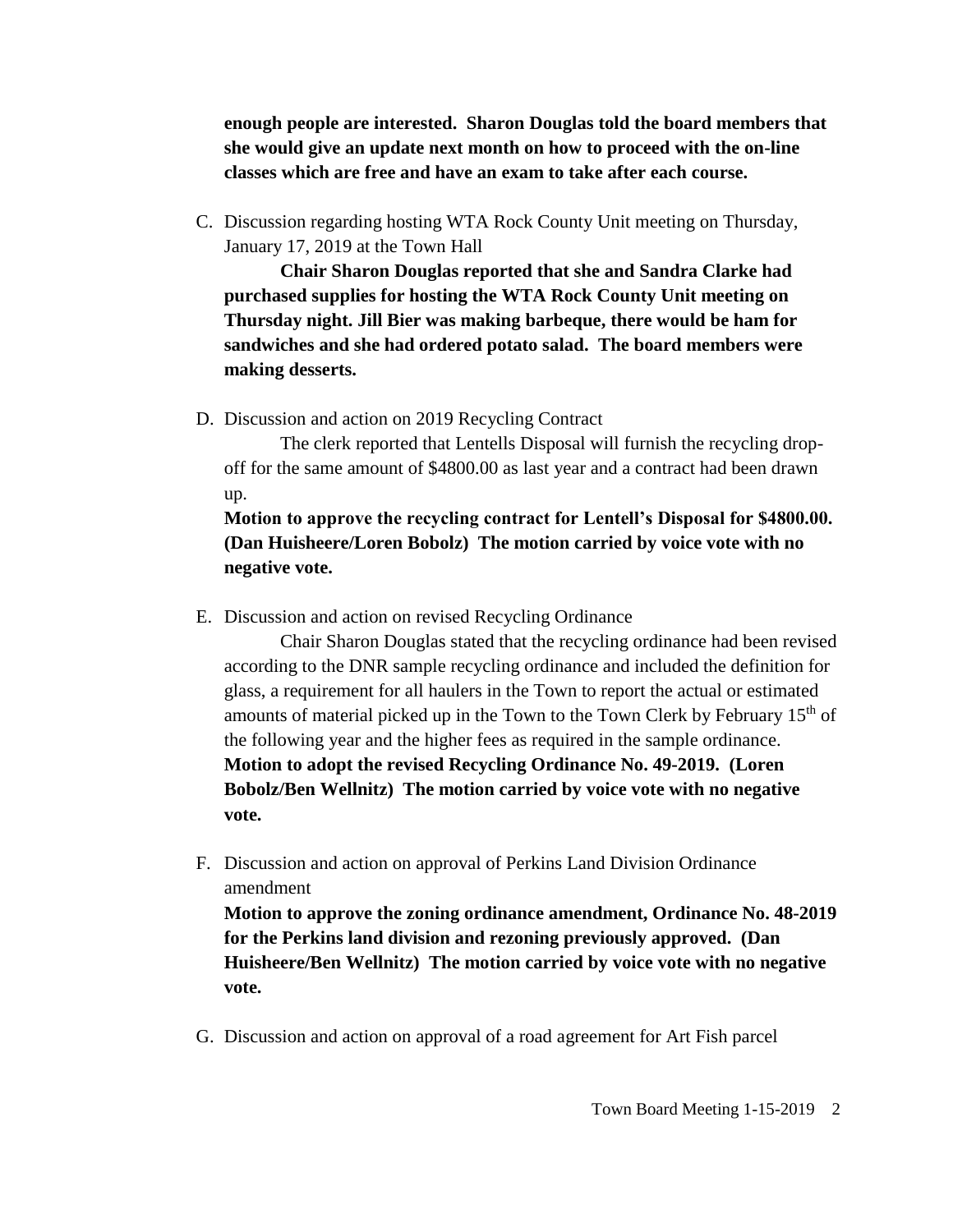## **Motion to approve the road agreement for Art Fish for Avalon Services for the new parcel. (Loren Bobolz/Dan Huisheere) The motion carried by voice vote with no negative vote.**

H. Discussion and action on reservations for WTA District meeting on March 2, 2019 at 841 Brewhouse in Whitewater from 7:45 a.m. to 3:35 p.m.

The WTA District meeting topics will include Town Insurance fundamentals, Municipal Financial Report- Form CT and its General Transportation Aids implications. The Clerk, Chairman and Supervisors will attend the meeting.

I. Discussion of Town Insurance renewal

The clerk asked the board members if they wanted a quote for the insurance and if they wanted to check on other companies. Loren Bobolz asked if the insurance would cover his skid steer or other equipment when the board members do volunteer work such as emergency tree cleanup. **The agent will be contacted to see if she can attend the February meeting to answer any questions the board members may have.**

J. Discussion and action on approval of Operator's License

The clerk reported that the applicant Gretchen Quinn had paid the fee for a one-year license and she had run the record check and the application was ready for approval.

### **Motion to approve the Operator's License. (Ben Wellnitz/Loren Bobolz) The motion carried by voice vote with no negative vote.**

K. Discussion and action on report by Fire District Representative

Town Board Meeting 1-15-2019 3 Sharon Douglas reported that Chief Wright's report included 7 fire runs and 22 EMS runs for December. The total runs to date are 407 compared to 450 in 2017. The billing company is going to change with a savings of 5.5% in their income split. Training will see a different look in 2019 with the  $1<sup>st</sup>$  Wednesday for Officer training, the  $2<sup>nd</sup>$  Monday for Fire training, the  $3<sup>rd</sup>$  Monday for EMS training and the  $4<sup>th</sup>$  Monday will be a combined EMS/Fire training and meeting. She added that in addition, Chief Wright has redeveloped EMS and Training Committees along with the joining of a Countywide Training Committee. Officer testing was completed and she and Ryan Wellnitz were able to be part of the interviewing process. The Fire District Board approved Colin Cleland for Assistant Chief, Derrick Anderson for Deputy Chief, Marc Thompson for Captain 1, Charles for Captain 2, Chris Rutledge for Lieutenant 1 and Kevin Bauman for Lieutenant 2. The position for  $2<sup>nd</sup>$  Lieutenant was Brandon. The new officers will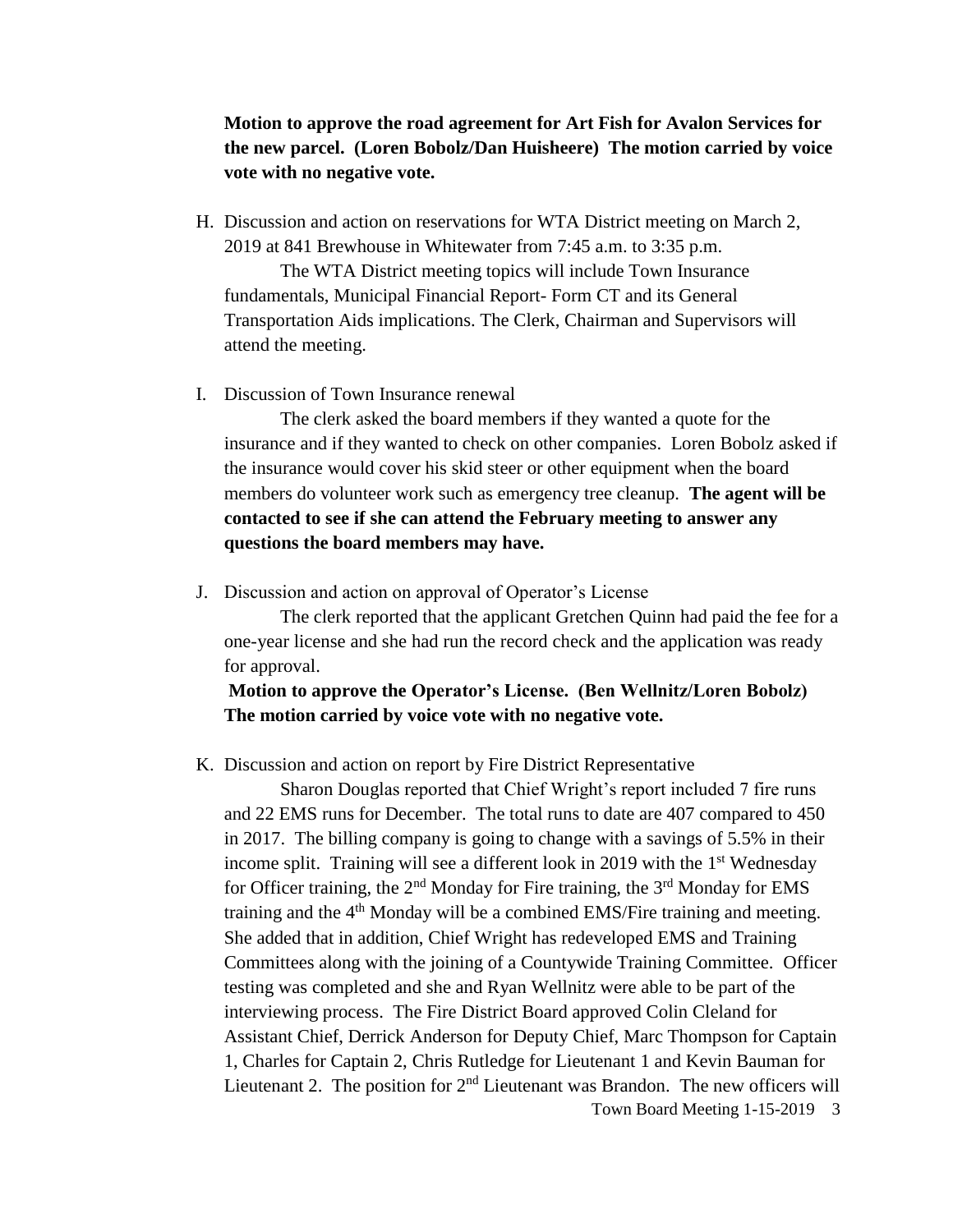be sworn in at the February meeting. Goals for 2019 will be to develop quality training, start a comprehensive officer training program, start a safety committee and institute new budget accounts. There will be approximately \$25,000- \$30,000 to carry over from the 2018 Budget. The Fire District Board will be discussing what to do with this money at the February meeting.

# L. Discussion and action on Zoning Officer Report **There were no permits issued last month.**

M. Discussion and action on Supervisors' evaluation of their sections of roads

**Dan Huisheere reported that he and Loren Bobolz had cleared a tree off Carvers Rock Road. Ben Wellnitz stated that he would pick up the wood on Saturday. Dan Huisheere and Loren Bobolz also pulled trees out that were in front of the double culvert on Carvers Rock Road by the park to prevent damage to the culvert and road. Ron Duffy offered to fill some pot holes on B-C Townline Road and Sharon Douglas offered to help, weather permitting. Loren said he could bring his skid steer to help load material. Sharon Douglas reported that she and Wayne Douglas had fixed the curve sign on Emerald Grove Road north of Highway 14. It was reported that the stop sign on the east side of the intersection of B-C Townline Road and Highway 14 had been broken off and is wired up. Ben Wellnitz said he would take the temporary stop sign out to the site after the meeting and Loren Bobolz offered to help. The double arrow sign on Emerald Grove Road across from Maple Lane at the intersection is faded and there is a new sign to put up. The Emerald Grove and Creek Road sign is wired to a power pole and will need to be put back up. A new road name sign will need to be ordered for Scott and High Street intersection. The zoning sign on Avalon Road by Highway 14 is leaning but won't budge to be straighten now.** 

N. Discussion and action on roadwork, including but not limited to tree trimming, culvert repair and replacement, ditching, shouldering, maintenance including replacement of signs and posts, paver repair, pot hole filling, Creek Road and Emerald Grove Bridge Projects, Capital Improvement Plan

#### **The Creek Road public informational meeting will be held on Thursday, January 24th from 6-7 p.m. at the town hall.**

Chair Sharon Douglas asked if the board members had something in mind for roadwork to do in 2019 in addition to the Creek Road culvert replacement and intersection reconstruction project already planned.

Sharon Douglas suggested that they could do the chip sealing she had listed for 2019 along with the tree and brush cutting on Creek Road east of the

Town Board Meeting 1-15-2019 4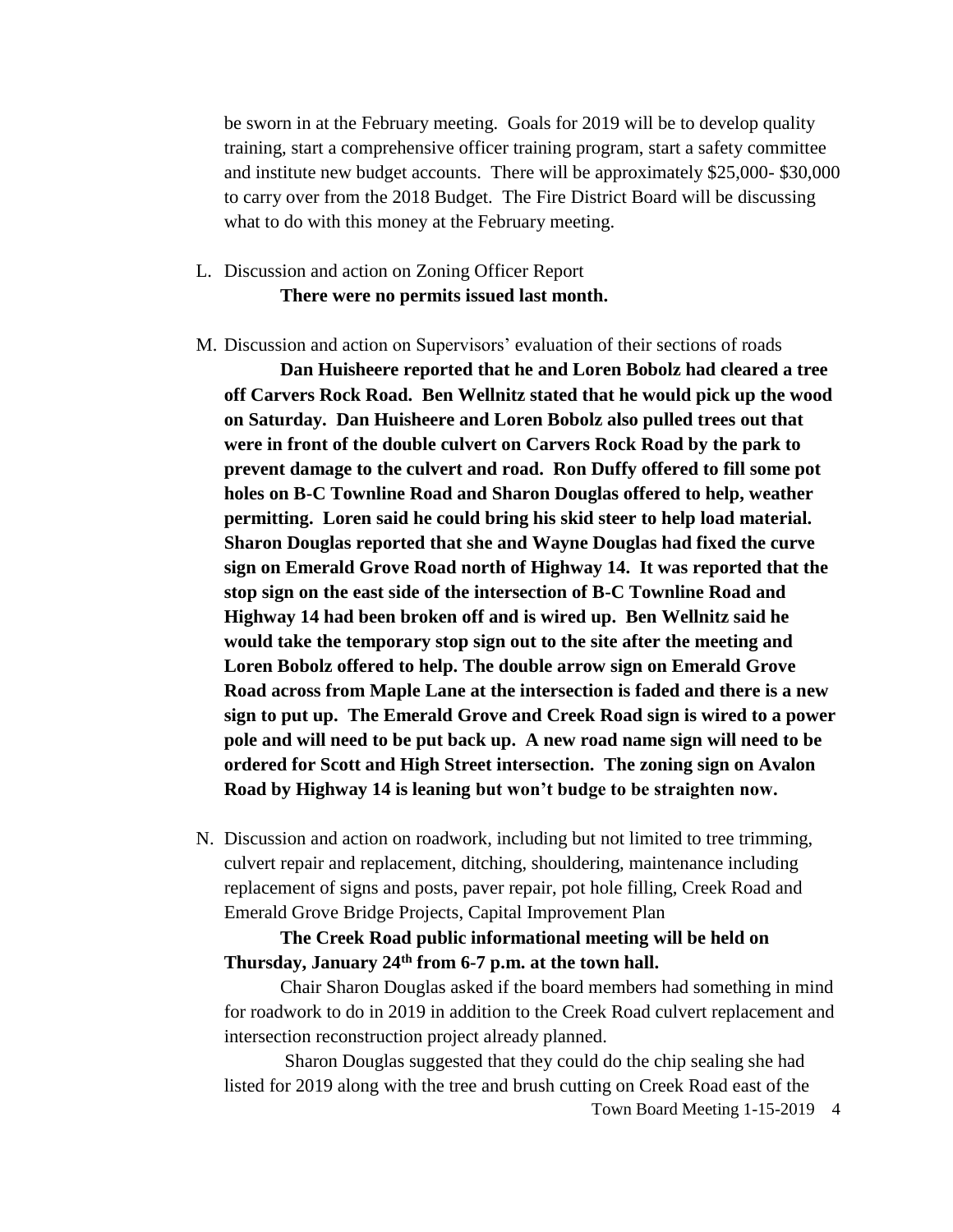railroad Bridge on the north side and the tree and brush cutting along Creek Road on the north side by the park east of Carvers Rock Road. She added that the chip sealing listed for 2019 would cost around \$26,550.00 and the tree cutting amount of \$7500.00 already set aside would probably cover one of the areas and most likely another \$7500.00 would be needed for the other area. The total for the chip sealing and the two areas of tree and brush removal would cost approximately \$34,050.00.

Referring to the roadwork cash flow she stated that there is approximately \$105,000.00 available after the planned usual expenses which include the TRID project, snow plowing, pot hole filling and material, some shouldering, and mowing. She added that barring an emergency they would have about \$70,950.00 left if the above chip sealing and tree removal projects were done. She urged them to keep in mind that we may need additional money for the Emerald Grove Road Railroad Bridge replacement for next year if both bridges are done in 2020.

Chair Sharon Douglas stated that she would like to see Odling Road south of the substation to possibly the second house south on the west side of the road pulverized, base added and asphalt applied. She stated that she was not sure what the cost would be or possibly Carvers Rock Road from Town Hall Road south to maybe the curve. She added that Avalon Road, on both the north and south sides, needs asphalted shoulders by Dockhorn's hill. Loren Bobolz suggested they do Emerald Grove Road from the large culvert north to Maple Lane. Chair Sharon Douglas will contact Matt Yoss for estimates.

Chair Sharon Douglas referred to pictures on page 70 of the new Capital Improvement Plan, of Creek Road east of the railroad bridge and pointed out that the grass and weeds have encroached on the road making it look narrower but can be scraped off. Dan Huisheere suggested spraying the grass and weeds with a four wheeler. She suggested that this could probably wait until the summer of 2020.

The picture on page 69 shows the trees encroached on the road. Creek Road east of the railroad bridge is alligatored but is not as bad as the section from the bridge east to Odling Road. Pictures of more roads will be taken for the CIP.

Loren Bobolz suggested that they do crack filling on Emerald Grove Road by Fred Bobolz's and on the north end of Emerald Grove Road he asked if they could do the slurry with chip seal. Chair Sharon Douglas said she would contact Bob Bruha.

Loren Bobolz suggested they do Emerald Grove Road from the wooden bridge north to Cemetery Road.

**The board agreed to have bids sent out for chip sealing, have Chair Sharon Douglas contact Bob Bruha about crack filling and possible slurry seal and contact Matt Yoss for estimates on road repair.**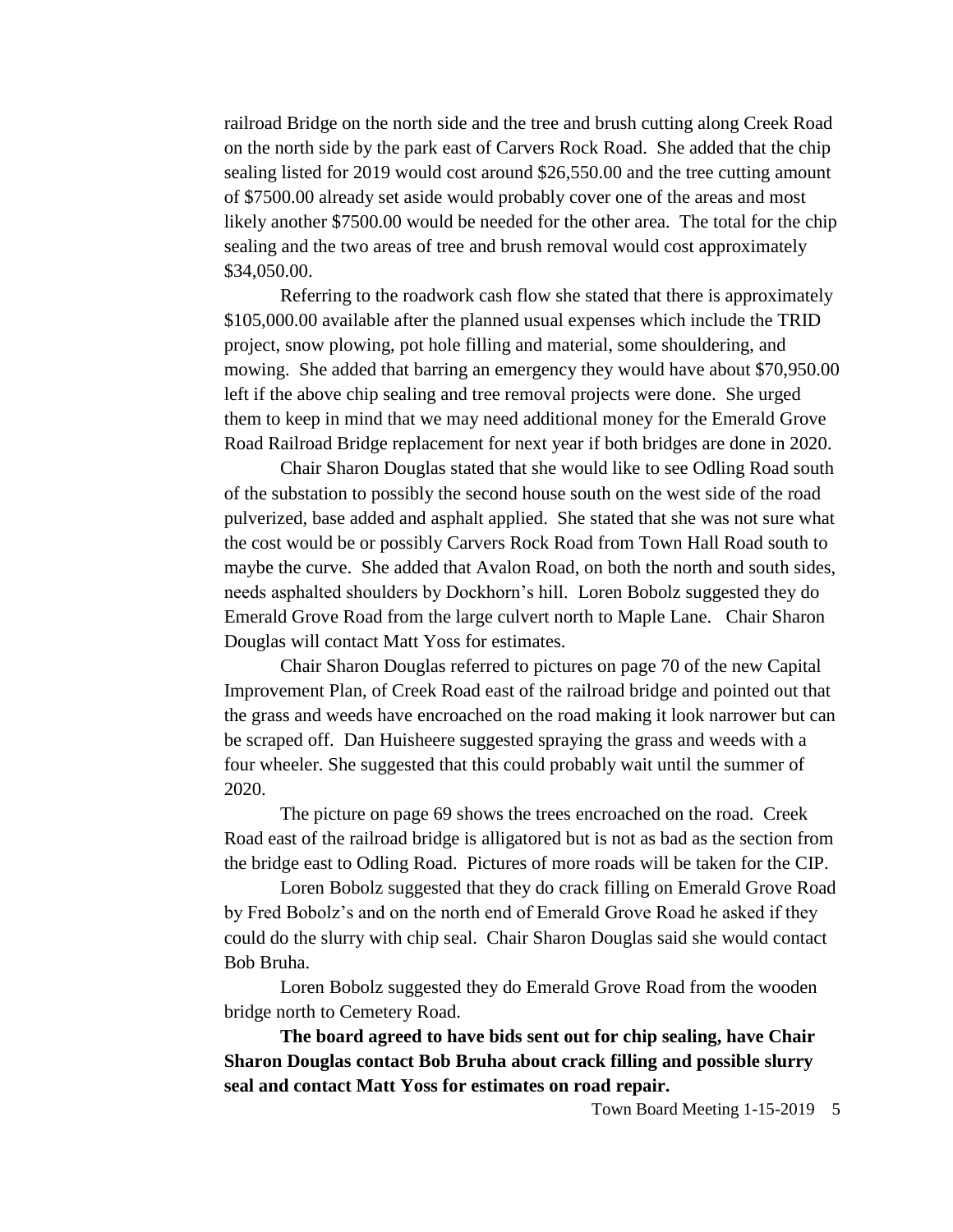Chair Sharon Douglas reported that she had received an email from Shelley Warwick from the DNR who is replacing Laura Bub and will be covering Rock, Jefferson, Green and Lafayette counties for any municipal transportation and DOT projects. Shelley Warwick stated that she had received the General Permit application for the East Creek Road culvert replacement and had some questions regarding the submittal. She stated that the project will need to be reviewed under an Individual Permit given the occurrence of endangered and threatened species at the project site and the overall complexity of the project. She wanted to know if the Town had any notes or maps of confirmed boundaries from the wetland determinations. She stated that it appeared the current structure is having a backwater effect on Spring Brook and asked if flood calculations had been done with the current conditions/existing structure as a baseline. Ellyn Subak from Battermans emailed her back and informed her that Laura Bub had conducted a site visit and determined that we should consider everything from the top bank down to the stream as wetlands. The flood calculations were done with the existing conditions as the baseline**. Shelley Warwick requested a meeting at the site with Battermans which will be Thursday, January 17th at 10 a.m.** It was noted that for the endangered resource work, Battermans would normally go through the Fish and Wildlife online portal but due to the governmental shutdown that portal is not currently working.

**Chair Sharon Douglas asked Jill Bier to contact the Workenders to set up dates for trash pickup for this spring.**

- O. Discussion and action on Town Hall Repair Committee Report **Chair Sharon Douglas stated that she would like to set up a Town Hall Committee and they would discuss this later.**
- P. Discussion and action on approval of Driveway Permit Applications **No applications were received.**
- Q. Discussion and action on approval of Utility Permit Applications **No applications were received.**
- 6. Citizen Participation **None.**
- 7. Announcements and Reports
	- **a. The February Town Board meeting will be held on Tuesday, February 19, 2019 at 6:30 p.m. at the Bradford Town Hall.**